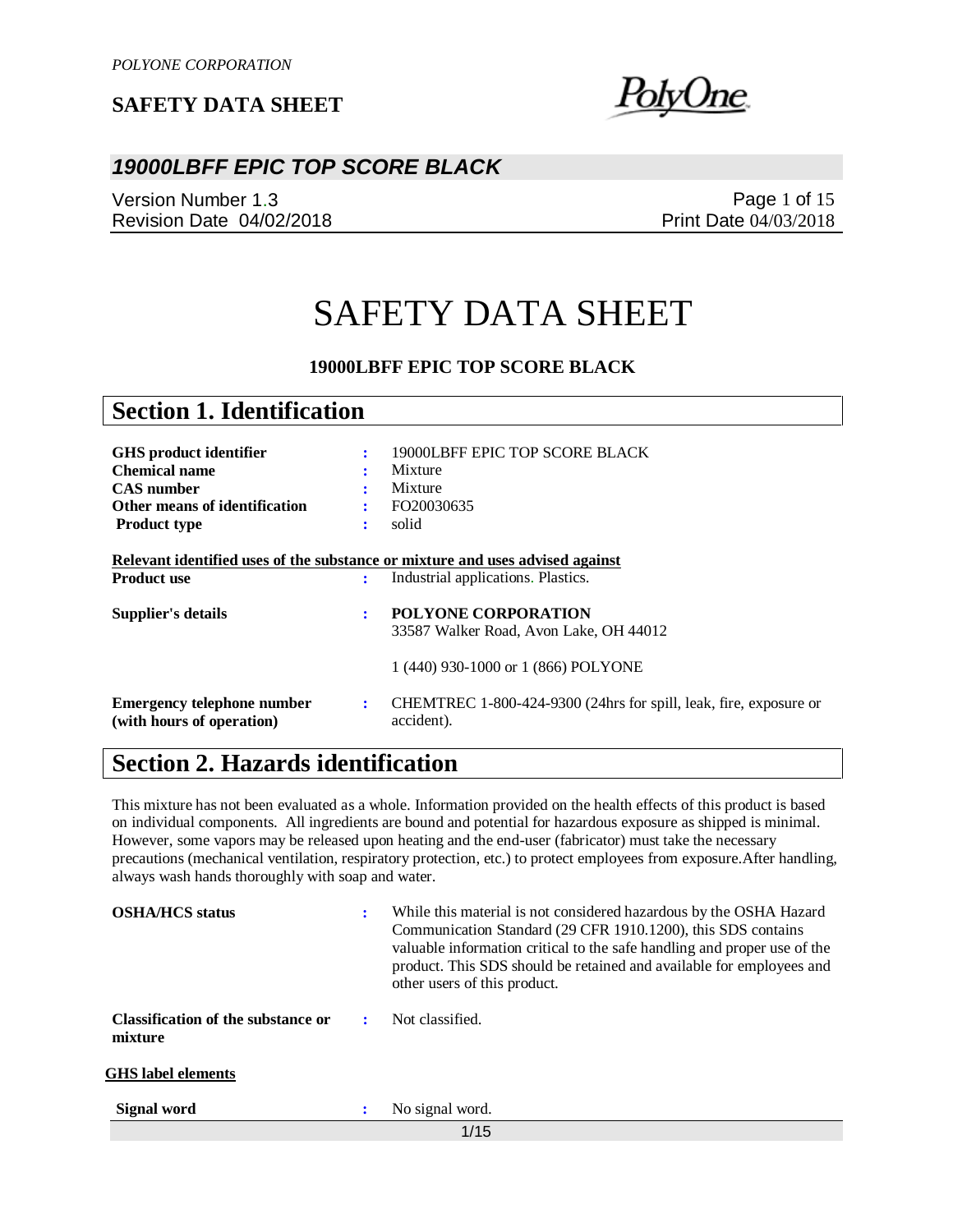

## *19000LBFF EPIC TOP SCORE BLACK*

Version Number 1.3 Revision Date 04/02/2018

Page 2 of 15 Print Date 04/03/2018

**Hazard statements :** No known significant effects or critical hazards.

#### **Precautionary statements**

| <b>General</b>                     | Not applicable. |
|------------------------------------|-----------------|
| <b>Prevention</b>                  | Not applicable. |
| <b>Response</b>                    | Not applicable. |
| <b>Storage</b>                     | Not applicable. |
| <b>Disposal</b>                    | Not applicable. |
| <b>Supplemental label elements</b> | None known.     |
| Hazards not otherwise classified   | None known.     |

# **Section 3. Composition/information on ingredients**

| Substance/mixture             | Mixture         |
|-------------------------------|-----------------|
| <b>Chemical name</b>          | $\cdot$ Mixture |
| Other means of identification | FO20030635      |

#### **CAS number/other identifiers**

| <b>Ingredient name</b>              | $\frac{1}{2}$ | <b>CAS</b> number |
|-------------------------------------|---------------|-------------------|
| Carbon black                        | 1 - 3         | 1333-86-4         |
|                                     |               |                   |
|                                     |               |                   |
| Diphenyloxide-4,4'-disulfohydrazide | $0.3 - 1$     | $80 - 51 - 3$     |
|                                     |               |                   |
|                                     |               |                   |

Any concentration shown as a range is to protect confidentiality or is due to batch variation.

**There are no additional ingredients present which, within the current knowledge of the supplier and in the concentrations applicable, are classified as hazardous to health or the environment and hence require reporting in this section.**

**Occupational exposure limits, if available, are listed in Section 8.**

## **Section 4. First aid measures**

#### **Description of necessary first aid measures**

**Eye contact :** Immediately flush eyes with plenty of water, occasionally lifting the upper and lower eyelids. Check for and remove any contact lenses.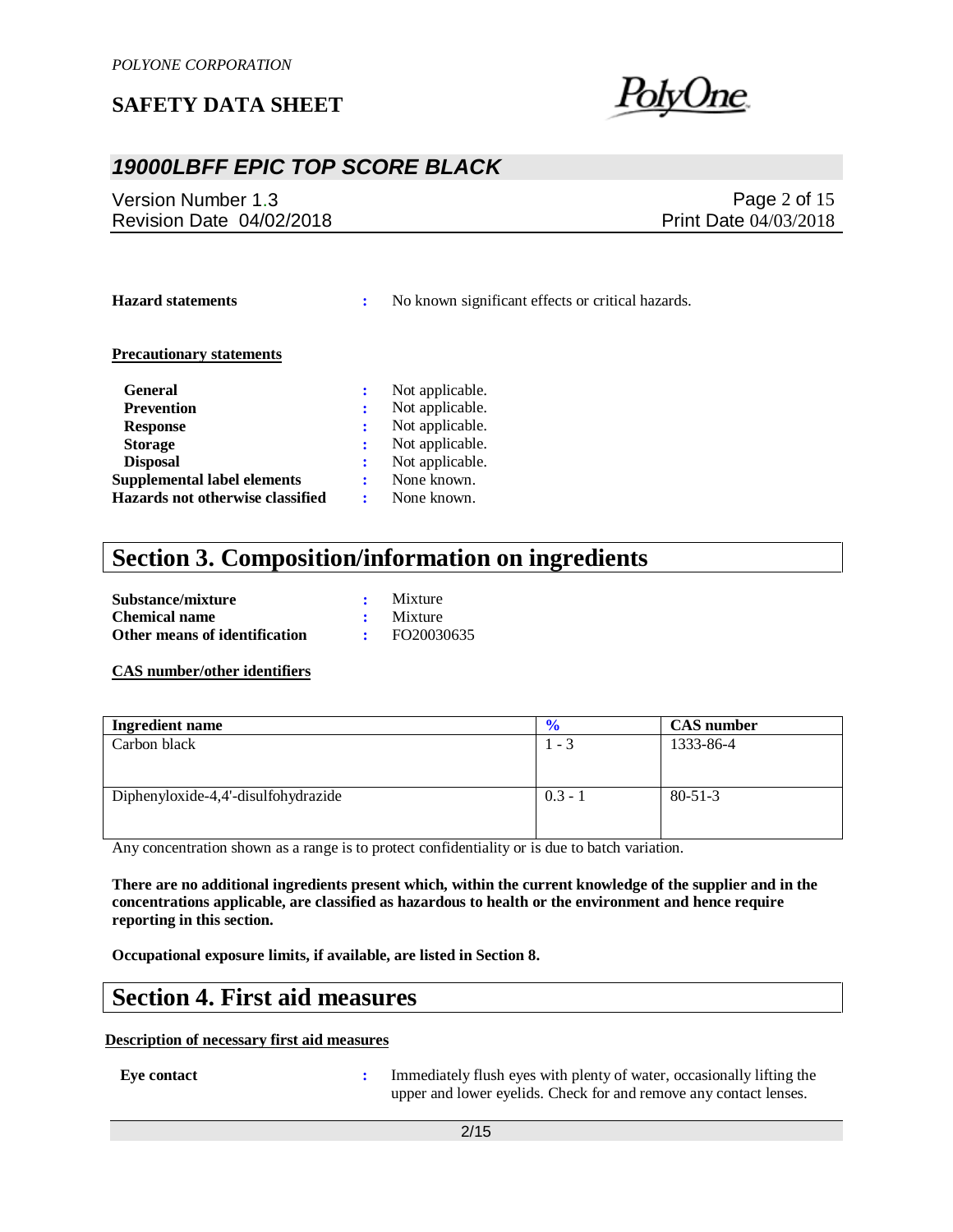

# *19000LBFF EPIC TOP SCORE BLACK*

| Version Number 1.3       | Page $3$ of $15$             |
|--------------------------|------------------------------|
| Revision Date 04/02/2018 | <b>Print Date 04/03/2018</b> |
|                          |                              |

|                     |   | Get medical attention if irritation occurs.                           |
|---------------------|---|-----------------------------------------------------------------------|
| <b>Inhalation</b>   | ÷ | Remove victim to fresh air and keep at rest in a position comfortable |
|                     |   | for breathing. Get medical attention if symptoms occur.               |
| <b>Skin contact</b> | ÷ | Flush contaminated skin with plenty of water. Remove contaminated     |
|                     |   | clothing and shoes. Get medical attention if symptoms occur.          |
| <b>Ingestion</b>    | ÷ | Wash out mouth with water. Remove victim to fresh air and keep at     |
|                     |   | rest in a position comfortable for breathing. If material has been    |
|                     |   | swallowed and the exposed person is conscious, give small quantities  |
|                     |   | of water to drink. Do not induce vomiting unless directed to do so by |
|                     |   | medical personnel. Get medical attention if symptoms occur.           |

#### **Most important symptoms/effects, acute and delayed**

#### **Potential acute health effects**

| Eye contact                       | ÷              | No known significant effects or critical hazards.                                                                            |
|-----------------------------------|----------------|------------------------------------------------------------------------------------------------------------------------------|
| <b>Inhalation</b>                 |                | No known significant effects or critical hazards.                                                                            |
| <b>Skin contact</b>               | ÷              | No known significant effects or critical hazards.                                                                            |
| <b>Ingestion</b>                  | $\ddot{\cdot}$ | No known significant effects or critical hazards.                                                                            |
| Over-exposure signs/symptoms      |                |                                                                                                                              |
| <b>Eye contact</b>                | ÷              | No specific data.                                                                                                            |
| <b>Inhalation</b>                 | ፡              | No specific data.                                                                                                            |
| <b>Skin contact</b>               | :              | No specific data.                                                                                                            |
| <b>Ingestion</b>                  | ÷              | No specific data.                                                                                                            |
|                                   |                | Indication of immediate medical attention and special treatment needed, if necessary                                         |
| Notes to physician                | ÷              | Treat symptomatically. Contact poison treatment specialist<br>immediately if large quantities have been ingested or inhaled. |
| <b>Specific treatments</b>        | ÷              | No specific treatment.                                                                                                       |
| <b>Protection of first-aiders</b> | ÷              | No action shall be taken involving any personal risk or without<br>suitable training.                                        |

**See toxicological information (Section 11)**

# **Section 5. Firefighting measures**

#### **Extinguishing media**

| Suitable extinguishing media   | In case of fire, use water spray (fog), foam, dry chemical or $CO2$ . |
|--------------------------------|-----------------------------------------------------------------------|
| Unsuitable extinguishing media | None known.                                                           |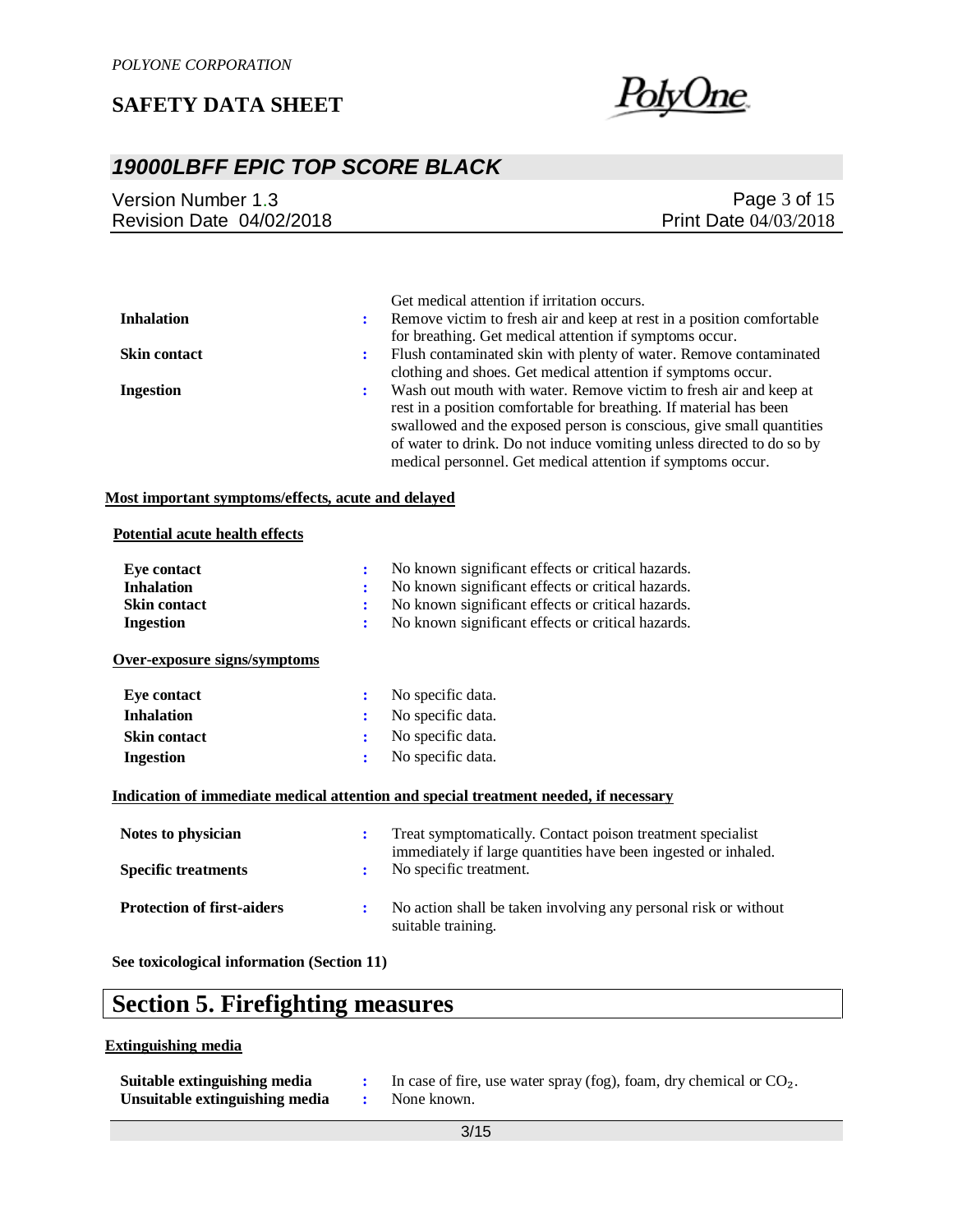

# *19000LBFF EPIC TOP SCORE BLACK*

Version Number 1.3 Revision Date 04/02/2018

Page 4 of 15 Print Date 04/03/2018

| Specific hazards arising from the<br>chemical           |   | No specific fire or explosion hazard.                                                                                                                                                             |
|---------------------------------------------------------|---|---------------------------------------------------------------------------------------------------------------------------------------------------------------------------------------------------|
| <b>Hazardous thermal</b><br>decomposition products      |   | May emit Hydrogen Chloride (HCl).<br>Decomposition products may include the following materials:<br>carbon dioxide<br>carbon monoxide<br>halogenated compounds                                    |
| Special protective actions for fire-<br><b>fighters</b> |   | Promptly isolate the scene by removing all persons from the vicinity<br>of the incident if there is a fire. No action shall be taken involving any<br>personal risk or without suitable training. |
| Special protective equipment for<br>fire-fighters       | ÷ | Fire-fighters should wear appropriate protective equipment and self-<br>contained breathing apparatus (SCBA) with a full face-piece operated<br>in positive pressure mode.                        |

# **Section 6. Accidental release measures**

#### **Personal precautions, protective equipment and emergency procedures**

| For non-emergency personnel<br>For emergency responders      | ÷<br>÷ | No action shall be taken involving any personal risk or without<br>suitable training. Evacuate surrounding areas. Keep unnecessary and<br>unprotected personnel from entering. Do not touch or walk through<br>spilled material. Put on appropriate personal protective equipment.<br>If specialized clothing is required to deal with the spillage, take note<br>of any information in Section 8 on suitable and unsuitable materials.<br>See also the information in "For non-emergency personnel". |
|--------------------------------------------------------------|--------|-------------------------------------------------------------------------------------------------------------------------------------------------------------------------------------------------------------------------------------------------------------------------------------------------------------------------------------------------------------------------------------------------------------------------------------------------------------------------------------------------------|
| <b>Environmental precautions</b>                             | ÷      | Avoid dispersal of spilled material and runoff and contact with soil,<br>waterways, drains and sewers. Inform the relevant authorities if the<br>product has caused environmental pollution (sewers, waterways, soil<br>or air).                                                                                                                                                                                                                                                                      |
| <b>Methods and materials for containment and cleaning up</b> |        |                                                                                                                                                                                                                                                                                                                                                                                                                                                                                                       |
| <b>Small spill</b>                                           | ÷      | Move containers from spill area. Vacuum or sweep up material and<br>place in a designated, labeled waste container. Dispose of via a<br>licensed waste disposal contractor.                                                                                                                                                                                                                                                                                                                           |
| Large spill                                                  | ٠.     | Move containers from spill area. Prevent entry into sewers, water<br>courses, basements or confined areas. Vacuum or sweep up material<br>and place in a designated, labeled waste container. Dispose of via a<br>licensed waste disposal contractor. Note: see Section 1 for emergency<br>contact information and Section 13 for waste disposal.                                                                                                                                                     |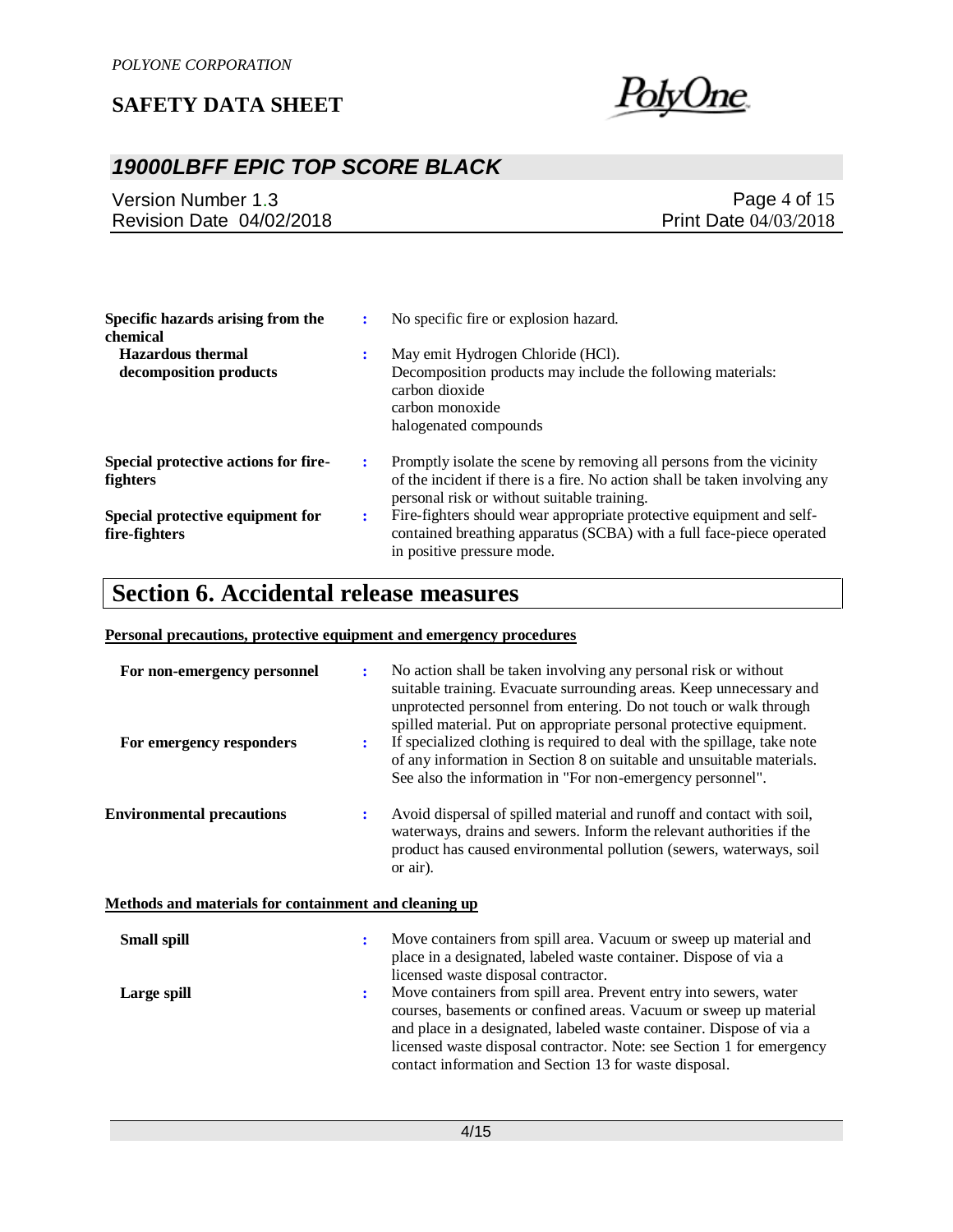

# *19000LBFF EPIC TOP SCORE BLACK*

Version Number 1.3 Revision Date 04/02/2018

### Page 5 of 15 Print Date 04/03/2018

# **Section 7. Handling and storage**

#### **Precautions for safe handling**

| <b>Protective measures</b><br>Advice on general occupational<br>hygiene | ٠<br>$\bullet$ | Put on appropriate personal protective equipment (see Section 8).<br>Eating, drinking and smoking should be prohibited in areas where this<br>material is handled, stored and processed. Workers should wash hands<br>and face before eating, drinking and smoking. Remove contaminated<br>clothing and protective equipment before entering eating areas. See<br>also Section 8 for additional information on hygiene measures.                                                                               |
|-------------------------------------------------------------------------|----------------|----------------------------------------------------------------------------------------------------------------------------------------------------------------------------------------------------------------------------------------------------------------------------------------------------------------------------------------------------------------------------------------------------------------------------------------------------------------------------------------------------------------|
| Conditions for safe storage,<br>including any incompatibilities         | ٠.             | Store in accordance with local regulations. Store in original container<br>protected from direct sunlight in a dry, cool and well-ventilated area,<br>away from incompatible materials (see Section 10) and food and<br>drink. Keep container tightly closed and sealed until ready for use.<br>Containers that have been opened must be carefully resealed and kept<br>upright to prevent leakage. Do not store in unlabeled containers. Use<br>appropriate containment to avoid environmental contamination. |

# **Section 8. Exposure controls/personal protection**

#### **Control parameters**

#### **Occupational exposure limits**

| <b>Ingredient name</b>              | <b>Exposure limits</b>                                        |
|-------------------------------------|---------------------------------------------------------------|
| Diphenyloxide-4,4'-disulfohydrazide | <b>ACGIH TLV (2000-03-01)</b>                                 |
|                                     | TLV-TWA: Threshold Limit Value - Time weighted average PEL:   |
|                                     | Permissible Exposure Level 0.1 mg/m3 Form: Inhalable fraction |
|                                     |                                                               |
| Carbon black                        | <b>OSHA PEL 1989 (1989-03-01)</b>                             |
|                                     | PEL: Permissible Exposure Level 3.5 mg/m3                     |
|                                     | <b>OSHA PEL (1993-06-30)</b>                                  |
|                                     | PEL: Permissible Exposure Level 3.5 mg/m3                     |
|                                     | <b>NIOSH REL (1994-06-01)</b>                                 |
|                                     | Time Weighted Average (TWA) 3.5 mg/m3                         |
|                                     | Time Weighted Average (TWA)                                   |
|                                     | <b>ACGIH TLV (2010-12-06)</b>                                 |
|                                     | TLV-TWA: Threshold Limit Value - Time weighted average PEL:   |
|                                     | Permissible Exposure Level 3 mg/m3 Form: Inhalable fraction   |
|                                     |                                                               |

| Appropriate engineering controls |  | Good general ventilation should be sufficient to control worker |
|----------------------------------|--|-----------------------------------------------------------------|
|----------------------------------|--|-----------------------------------------------------------------|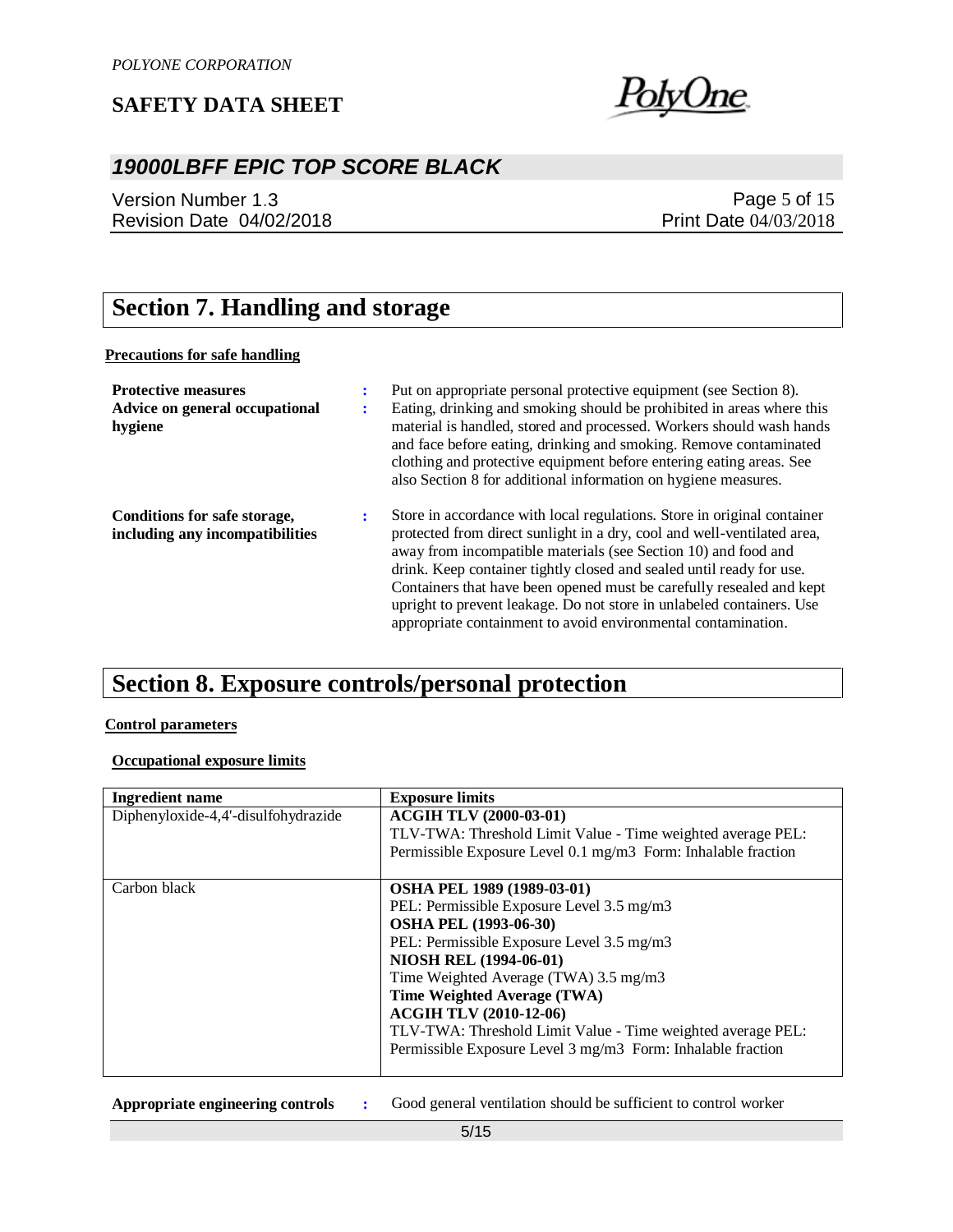

# *19000LBFF EPIC TOP SCORE BLACK*

| Version Number 1.3                                    |                                  | Page $6$ of $15$                                                                                                                                                                                                                                                                                                                                                                                                                                                        |
|-------------------------------------------------------|----------------------------------|-------------------------------------------------------------------------------------------------------------------------------------------------------------------------------------------------------------------------------------------------------------------------------------------------------------------------------------------------------------------------------------------------------------------------------------------------------------------------|
| Revision Date 04/02/2018                              |                                  | Print Date 04/03/2018                                                                                                                                                                                                                                                                                                                                                                                                                                                   |
| <b>Environmental exposure controls</b>                | $\ddot{\cdot}$                   | exposure to airborne contaminants.<br>Emissions from ventilation or work process equipment should be<br>checked to ensure they comply with the requirements of<br>environmental protection legislation. In some cases, fume scrubbers,<br>filters or engineering modifications to the process equipment will be<br>necessary to reduce emissions to acceptable levels.                                                                                                  |
| <b>Individual protection measures</b>                 |                                  |                                                                                                                                                                                                                                                                                                                                                                                                                                                                         |
| <b>Hygiene</b> measures<br><b>Eye/face protection</b> | $\ddot{\cdot}$<br>$\ddot{\cdot}$ | Wash hands, forearms and face thoroughly after handling chemical<br>products, before eating, smoking and using the lavatory and at the end<br>of the working period. Appropriate techniques should be used to<br>remove potentially contaminated clothing. Wash contaminated<br>clothing before reusing. Ensure that eyewash stations and safety<br>showers are close to the workstation location.<br>Safety eyewear complying with an approved standard should be used |
|                                                       |                                  | when a risk assessment indicates this is necessary to avoid exposure to<br>liquid splashes, mists, gases or dusts. If contact is possible, the<br>following protection should be worn, unless the assessment indicates a<br>higher degree of protection: safety glasses with side-shields.                                                                                                                                                                              |
| <b>Skin protection</b>                                |                                  |                                                                                                                                                                                                                                                                                                                                                                                                                                                                         |
| <b>Hand protection</b>                                | $\ddot{\cdot}$                   | Chemical-resistant, impervious gloves complying with an approved<br>standard should be worn at all times when handling chemical products<br>if a risk assessment indicates this is necessary.                                                                                                                                                                                                                                                                           |
| <b>Body protection</b>                                | $\ddot{\cdot}$                   | Personal protective equipment for the body should be selected based<br>on the task being performed and the risks involved and should be<br>approved by a specialist before handling this product.                                                                                                                                                                                                                                                                       |
| Other skin protection                                 | $\ddot{\cdot}$                   | Appropriate footwear and any additional skin protection measures<br>should be selected based on the task being performed and the risks<br>involved and should be approved by a specialist before handling this<br>product.                                                                                                                                                                                                                                              |
| <b>Respiratory protection</b>                         | $\ddot{\cdot}$                   | Based on the hazard and potential for exposure, select a respirator that<br>meets the appropriate standard or certification. Respirators must be<br>used according to a respiratory protection program to ensure proper<br>fitting, training, and other important aspects of use.                                                                                                                                                                                       |

# **Section 9. Physical and chemical properties**

#### **Appearance**

| <b>Physical state</b> | solid [Paste.]           |  |
|-----------------------|--------------------------|--|
| <b>Color</b>          | $:$ BLACK                |  |
| <b>Odor</b>           | $\therefore$ Faint odor. |  |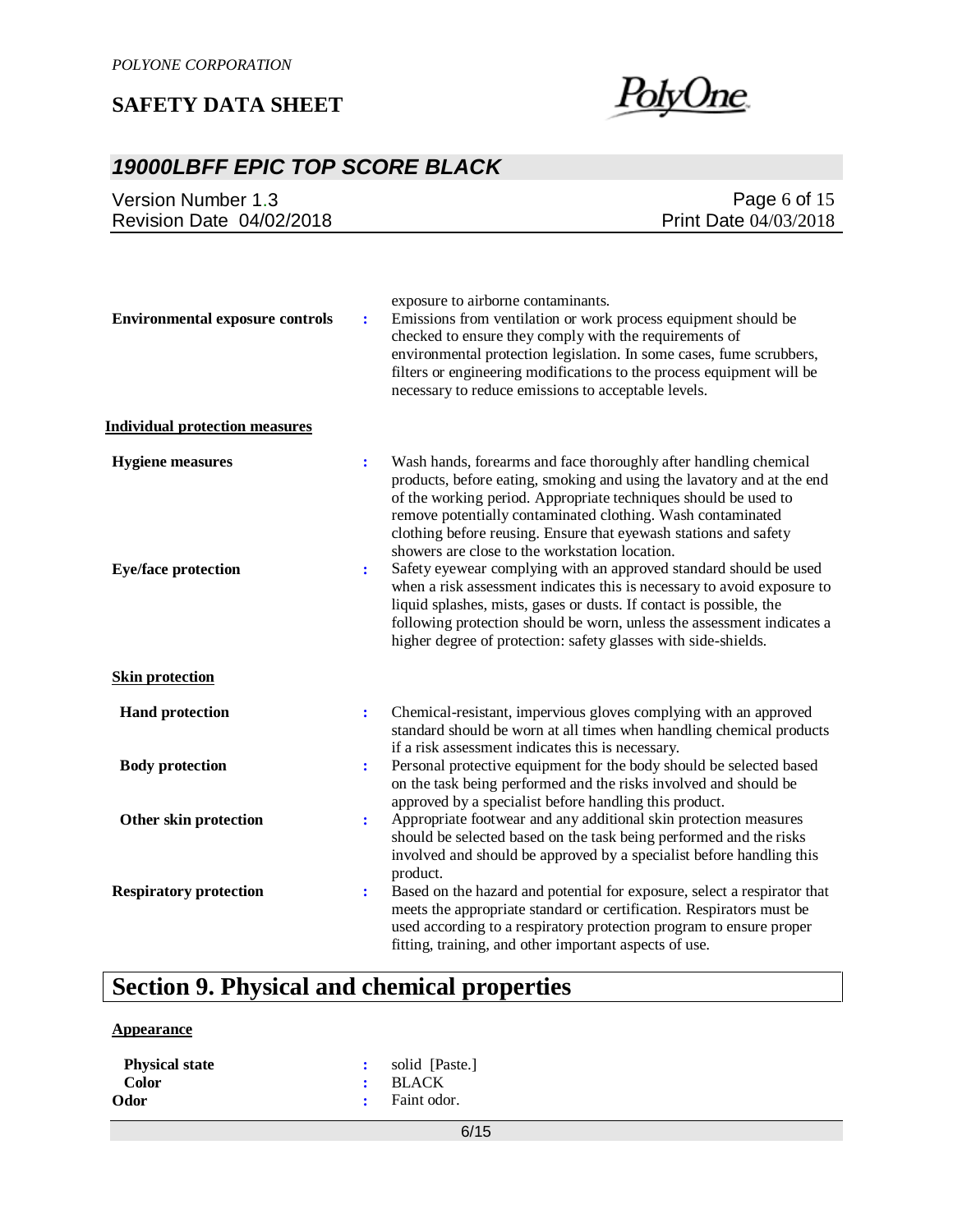

# *19000LBFF EPIC TOP SCORE BLACK*

Version Number 1.3 Revision Date 04/02/2018

### Page 7 of 15 Print Date 04/03/2018

| Odor threshold                   |   | Not available.                   |
|----------------------------------|---|----------------------------------|
| pН                               |   | Not available.                   |
| <b>Melting point</b>             |   | Not available.                   |
| <b>Boiling point</b>             |   | Not available.                   |
| <b>Flash point</b>               |   | Not available.                   |
| <b>Burning time</b>              | ÷ | Not available.                   |
| <b>Burning rate</b>              | ÷ | Not available.                   |
| <b>Evaporation rate</b>          |   | Not available.                   |
| <b>Flammability (solid, gas)</b> | ÷ | Not available.                   |
| Lower and upper explosive        | ÷ | <b>Lower:</b> Not available.     |
| (flammable) limits               |   | <b>Upper:</b> Not available.     |
| Vapor pressure                   | : | Not available.                   |
| Vapor density                    |   | Not available.                   |
| <b>Relative density</b>          |   | Not available.                   |
| Solubility                       | ÷ | Not available.                   |
| Solubility in water              | ÷ | insoluble in water.              |
| <b>Partition coefficient: n-</b> | ÷ | Not available.                   |
| octanol/water                    |   |                                  |
| <b>Auto-ignition temperature</b> |   | Not available.                   |
| <b>Decomposition temperature</b> | : | Not available.                   |
| <b>SADT</b>                      | ÷ | Not available.                   |
| <b>Viscosity</b>                 | ÷ | <b>Dynamic:</b> Not available.   |
|                                  |   | <b>Kinematic:</b> Not available. |

# **Section 10. Stability and reactivity**

| <b>Reactivity</b>                          |   | No specific test data related to reactivity available for this product or                               |
|--------------------------------------------|---|---------------------------------------------------------------------------------------------------------|
| <b>Chemical stability</b>                  |   | its ingredients.<br>Stable under recommended storage and handling conditions (see<br>Section 7).        |
| <b>Possibility of hazardous reactions</b>  | ÷ | Under normal conditions of storage and use, hazardous reactions will<br>not occur.                      |
| <b>Conditions to avoid</b>                 |   | Keep away from extreme heat and oxidizing agents.                                                       |
| <b>Incompatible materials</b>              |   | Avoid contact with acetal homopolymers and acetyl homopolymers<br>during processing.                    |
| <b>Hazardous decomposition</b><br>products |   | Under normal conditions of storage and use, hazardous decomposition<br>products should not be produced. |

# **Section 11. Toxicological information**

This mixture has not been evaluated as a whole for health effects. Exposure effects listed are based on existing health data for the individual components which comprise the mixture.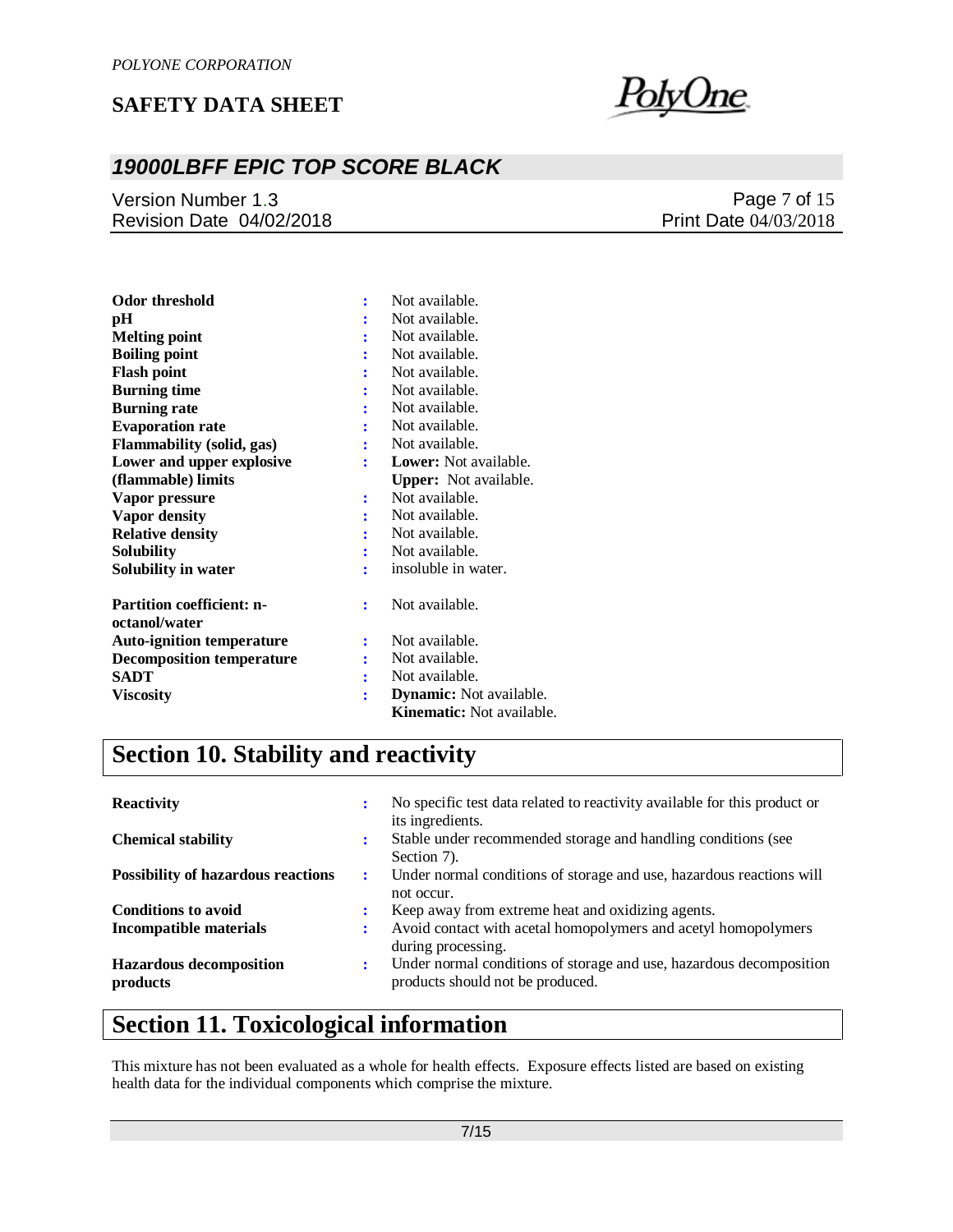

# *19000LBFF EPIC TOP SCORE BLACK*

Version Number 1.3 Revision Date 04/02/2018

Page 8 of 15 Print Date 04/03/2018

#### **Information on toxicological effects**

#### **Acute toxicity**

| <b>Product/ingredient name</b>                                 | <b>Result</b>                                | <b>Species</b>                                           |            | <b>Dose</b>   | <b>Exposure</b>          |
|----------------------------------------------------------------|----------------------------------------------|----------------------------------------------------------|------------|---------------|--------------------------|
| Diphenyloxide-4,4'-disulfohydrazide                            |                                              |                                                          |            |               |                          |
|                                                                | LD50 Oral                                    | Rat                                                      |            | $2,300$ mg/kg | $\overline{\phantom{a}}$ |
| <b>Remarks - Inhalation:</b>                                   | No applicable toxicity data                  |                                                          |            |               |                          |
| <b>Remarks - Dermal:</b>                                       | No applicable toxicity data                  |                                                          |            |               |                          |
| Carbon black                                                   |                                              |                                                          |            |               |                          |
|                                                                | LD50 Oral                                    | Rat                                                      |            | 15,400 mg/kg  | $\overline{\phantom{a}}$ |
| <b>Remarks - Inhalation:</b>                                   | No applicable toxicity data                  |                                                          |            |               |                          |
| <b>Remarks - Dermal:</b>                                       | No applicable toxicity data                  |                                                          |            |               |                          |
| <b>Conclusion/Summary</b>                                      | ÷.                                           | Mixture. Not fully tested.                               |            |               |                          |
| <b>Irritation/Corrosion</b>                                    |                                              |                                                          |            |               |                          |
| <b>Conclusion/Summary</b>                                      |                                              |                                                          |            |               |                          |
| <b>Skin</b>                                                    | $\ddot{\cdot}$                               | Mixture. Not fully tested.                               |            |               |                          |
| <b>Eyes</b>                                                    | $\ddot{\cdot}$                               | Mixture. Not fully tested.                               |            |               |                          |
| <b>Respiratory</b>                                             |                                              | Mixture. Not fully tested.                               |            |               |                          |
| <b>Sensitization</b>                                           |                                              |                                                          |            |               |                          |
| <b>Conclusion/Summary</b><br><b>Skin</b><br><b>Respiratory</b> | $\ddot{\cdot}$<br>÷                          | Mixture. Not fully tested.<br>Mixture. Not fully tested. |            |               |                          |
| <b>Mutagenicity</b>                                            |                                              |                                                          |            |               |                          |
| <b>Conclusion/Summary</b>                                      | Mixture. Not fully tested.<br>$\ddot{\cdot}$ |                                                          |            |               |                          |
| <b>Carcinogenicity</b>                                         |                                              |                                                          |            |               |                          |
| <b>Conclusion/Summary</b><br><b>Classification</b>             | ÷                                            | Mixture. Not fully tested.                               |            |               |                          |
| Product/ingredient<br>name                                     | <b>OSHA</b>                                  | <b>IARC</b>                                              | <b>NTP</b> |               |                          |
| Carbon black                                                   |                                              | 2B                                                       |            |               |                          |
| <b>Reproductive toxicity</b>                                   |                                              |                                                          |            |               |                          |

| <b>Conclusion/Summary</b> |  | Mixture. Not fully tested. |
|---------------------------|--|----------------------------|
|---------------------------|--|----------------------------|

**Teratogenicity**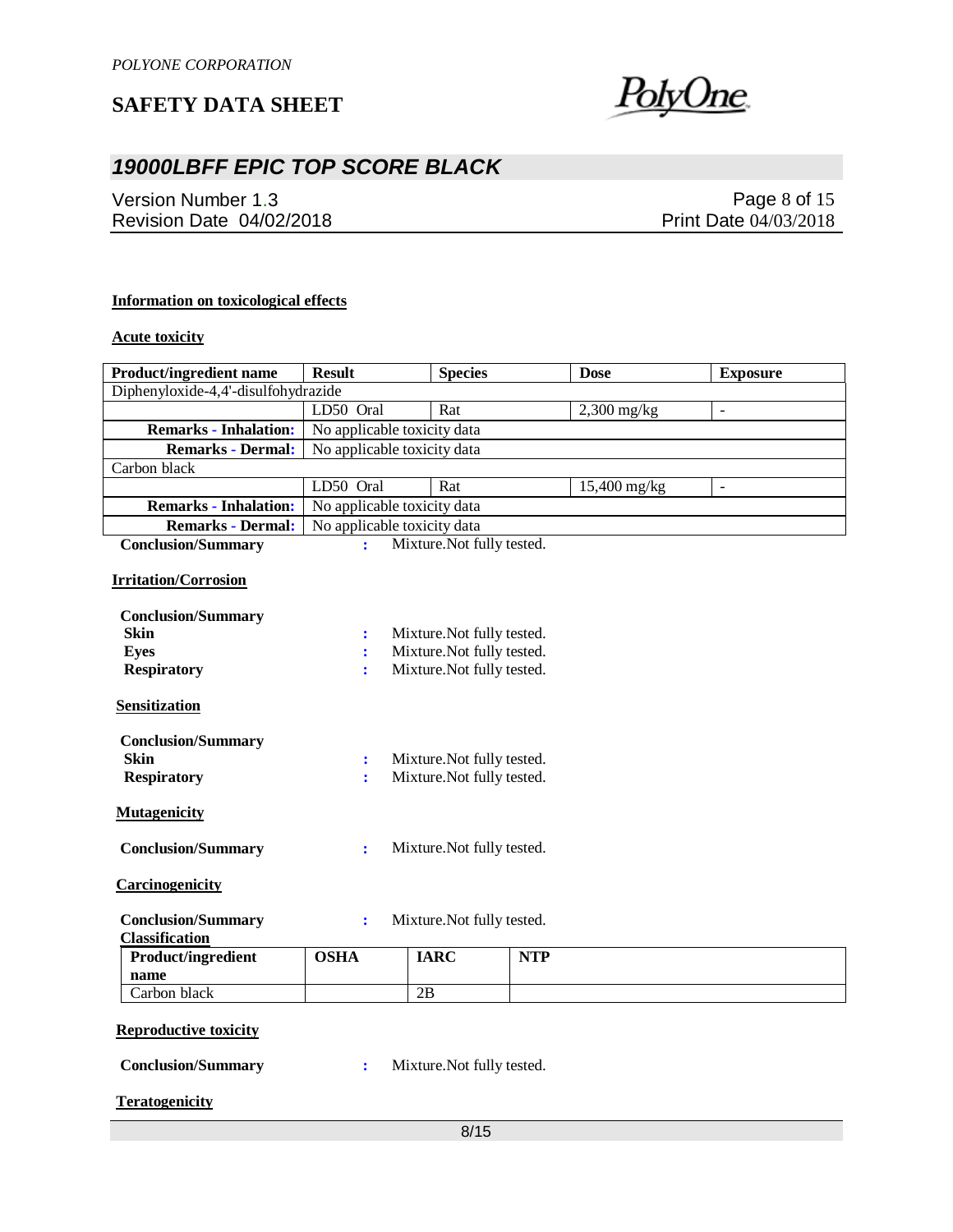<u>PolyOne</u>

# *19000LBFF EPIC TOP SCORE BLACK*

Version Number 1.3 Revision Date 04/02/2018

Page 9 of 15 Print Date 04/03/2018

| <b>Conclusion/Summary</b>                                                                  | ÷              | Mixture. Not fully tested.                        |  |  |
|--------------------------------------------------------------------------------------------|----------------|---------------------------------------------------|--|--|
| Specific target organ toxicity (single exposure)<br>Not available.                         |                |                                                   |  |  |
| <b>Specific target organ toxicity (repeated exposure)</b><br>Not available.                |                |                                                   |  |  |
| <b>Aspiration hazard</b><br>Not available.                                                 |                |                                                   |  |  |
| Information on likely routes of<br>exposure                                                | $\mathbf{r}$   | Not available.                                    |  |  |
| <b>Potential acute health effects</b>                                                      |                |                                                   |  |  |
| <b>Eye contact</b>                                                                         | ÷              | No known significant effects or critical hazards. |  |  |
| <b>Inhalation</b>                                                                          | ÷              | No known significant effects or critical hazards. |  |  |
| <b>Skin contact</b>                                                                        | ÷              | No known significant effects or critical hazards. |  |  |
| <b>Ingestion</b>                                                                           | ÷              | No known significant effects or critical hazards. |  |  |
| Symptoms related to the physical, chemical and toxicological characteristics               |                |                                                   |  |  |
| <b>Eye contact</b>                                                                         | ÷              | No specific data.                                 |  |  |
| <b>Inhalation</b>                                                                          |                | No specific data.                                 |  |  |
| <b>Skin contact</b>                                                                        | ÷              | No specific data.                                 |  |  |
| <b>Ingestion</b>                                                                           | ÷              | No specific data.                                 |  |  |
| Delayed and immediate effects as well as chronic effects from short and long-term exposure |                |                                                   |  |  |
| <b>Short term exposure</b>                                                                 |                |                                                   |  |  |
| <b>Potential immediate effects</b>                                                         |                | Not available.                                    |  |  |
| <b>Potential delayed effects</b>                                                           |                | Not available.                                    |  |  |
| Long term exposure                                                                         |                |                                                   |  |  |
| <b>Potential immediate effects</b>                                                         | $\ddot{\cdot}$ | Not available.                                    |  |  |
| <b>Potential delayed effects</b>                                                           |                | Not available.                                    |  |  |
|                                                                                            |                |                                                   |  |  |
| <b>Potential chronic health effects</b>                                                    |                |                                                   |  |  |
| <b>Conclusion/Summary</b>                                                                  | ÷              | Mixture. Not fully tested.                        |  |  |
| <b>General</b>                                                                             |                | No known significant effects or critical hazards. |  |  |
|                                                                                            |                | 9/15                                              |  |  |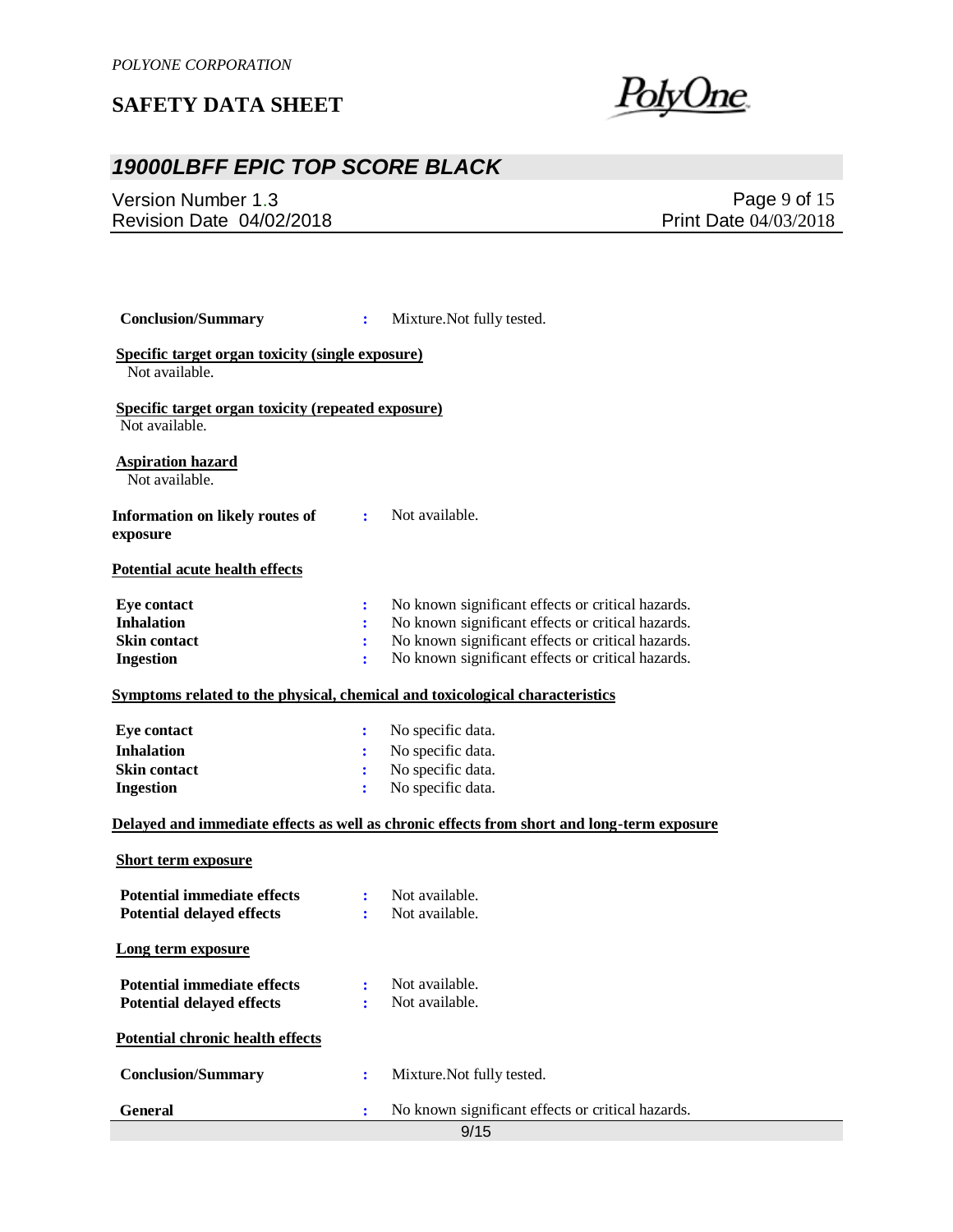

## *19000LBFF EPIC TOP SCORE BLACK*

Version Number 1.3 Revision Date 04/02/2018

Page 10 of 15 Print Date 04/03/2018

**Carcinogenicity :** No known significant effects or critical hazards.

**Mutagenicity :** No known significant effects or critical hazards.

**Teratogenicity :** No known significant effects or critical hazards.

**Developmental effects :** No known significant effects or critical hazards.

**Fertility effects :** No known significant effects or critical hazards.

#### **Numerical measures of toxicity**

#### **Acute toxicity estimates**

Not available.

# **Section 12. Ecological information**

#### **Toxicity**

| <b>Product/ingredient name</b>      | <b>Result</b>                                                                    | <b>Species</b>                                                   | <b>Exposure</b> |  |  |
|-------------------------------------|----------------------------------------------------------------------------------|------------------------------------------------------------------|-----------------|--|--|
| Diphenyloxide-4,4'-disulfohydrazide |                                                                                  |                                                                  |                 |  |  |
| <b>Remarks - Acute - Fish:</b>      | No applicable toxicity data                                                      |                                                                  |                 |  |  |
| Remarks - Acute - Aquatic           | No applicable toxicity data                                                      |                                                                  |                 |  |  |
| invertebrates.:                     |                                                                                  |                                                                  |                 |  |  |
| Remarks - Acute - Aquatic           | No applicable toxicity data                                                      |                                                                  |                 |  |  |
| plants:                             |                                                                                  |                                                                  |                 |  |  |
| <b>Remarks - Chronic - Fish:</b>    | No applicable toxicity data                                                      |                                                                  |                 |  |  |
| <b>Remarks - Chronic -</b>          | No applicable toxicity data                                                      |                                                                  |                 |  |  |
| <b>Aquatic invertebrates.:</b>      |                                                                                  |                                                                  |                 |  |  |
| Carbon black                        |                                                                                  |                                                                  |                 |  |  |
| <b>Remarks - Acute - Fish:</b>      | No applicable toxicity data                                                      |                                                                  |                 |  |  |
|                                     | Acute EC50 37.563 Mg/l Fresh                                                     | Aquatic invertebrates.                                           | 48 h            |  |  |
|                                     | water                                                                            | Daphnia                                                          |                 |  |  |
| Remarks - Acute - Aquatic           | Acute                                                                            |                                                                  |                 |  |  |
| invertebrates.:                     |                                                                                  |                                                                  |                 |  |  |
| Remarks - Acute - Aquatic           | No applicable toxicity data                                                      |                                                                  |                 |  |  |
| plants:                             |                                                                                  |                                                                  |                 |  |  |
| <b>Remarks - Chronic - Fish:</b>    | No applicable toxicity data                                                      |                                                                  |                 |  |  |
| <b>Remarks - Chronic -</b>          | No applicable toxicity data                                                      |                                                                  |                 |  |  |
| <b>Aquatic invertebrates.:</b>      |                                                                                  |                                                                  |                 |  |  |
| 19000LBFF EPIC TOP SCORE BLACK      |                                                                                  |                                                                  |                 |  |  |
| Remarks - Acute - Aquatic           | Chemicals are not readily available as they are bound within the polymer matrix. |                                                                  |                 |  |  |
| invertebrates.:                     |                                                                                  |                                                                  |                 |  |  |
| <b>Conclusion/Summary</b>           | $\ddot{\cdot}$                                                                   | Chemicals are not readily available as they are bound within the |                 |  |  |
|                                     | polymer matrix.                                                                  |                                                                  |                 |  |  |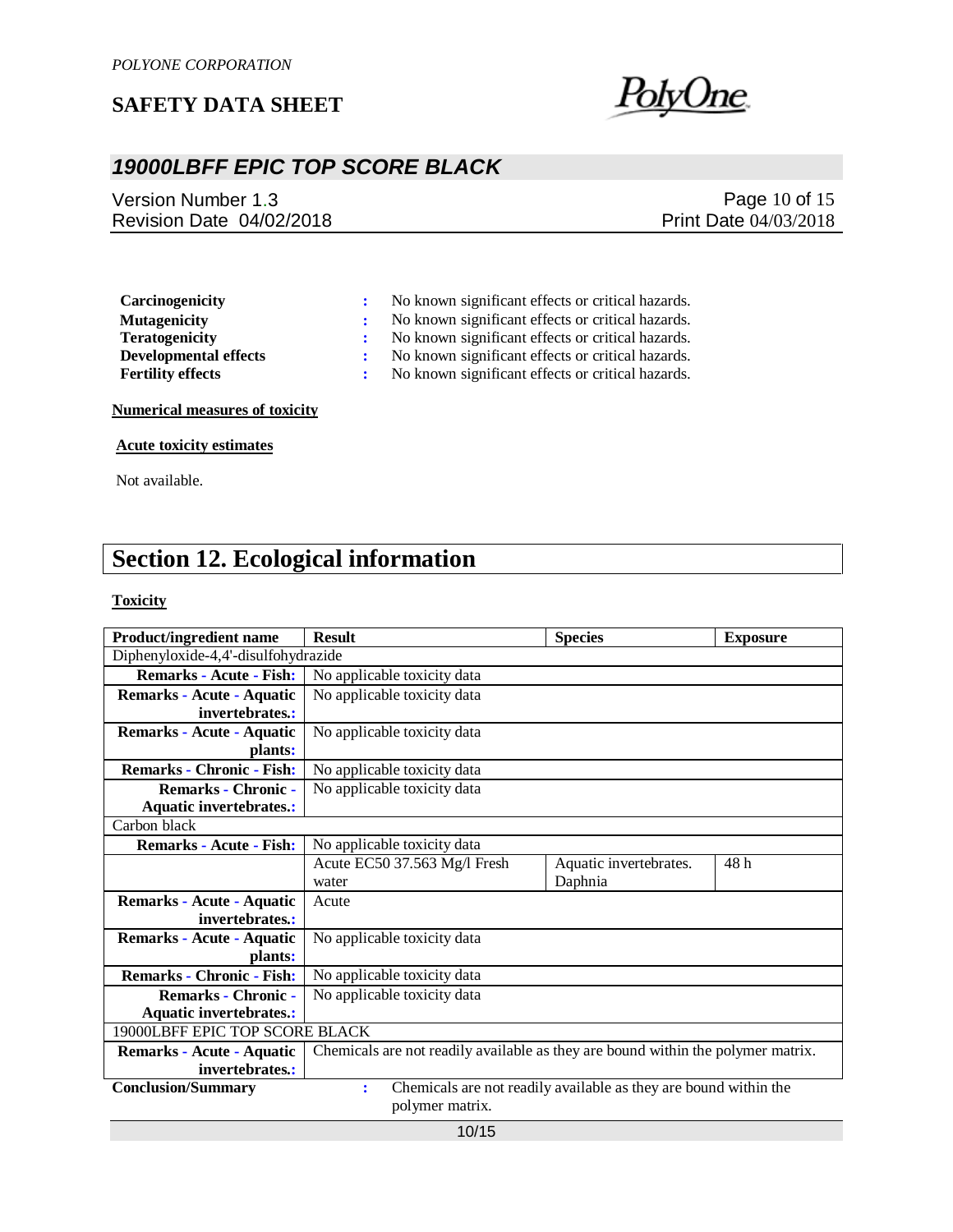

## *19000LBFF EPIC TOP SCORE BLACK*

Version Number 1.3 Revision Date 04/02/2018

Page 11 of 15 Print Date 04/03/2018

## **Persistence and degradability Conclusion/Summary :** Chemicals are not readily available as they are bound within the polymer matrix. **Conclusion/Summary :** Chemicals are not readily available as they are bound within the polymer matrix.

#### **Bioaccumulative potential**

| <b>Product/ingredient name</b>      | LogPow | <b>BCF</b> | <b>Potential</b> |
|-------------------------------------|--------|------------|------------------|
| Benzenesulfonic acid, 4,4'-oxybis-, |        | 3.00       | low              |
| 1.1'-dihydrazide                    |        |            |                  |

#### **Mobility in soil**

| Soil/water partition coefficient | Not available.                                    |
|----------------------------------|---------------------------------------------------|
| (KOC)                            |                                                   |
| Other adverse effects            | No known significant effects or critical hazards. |

# **Section 13. Disposal considerations**

| Disposal methods | ÷ | The generation of waste should be avoided or minimized wherever<br>possible. Disposal of this product, solutions and any by-products<br>should at all times comply with the requirements of environmental<br>protection and waste disposal legislation and any regional local<br>authority requirements. Dispose of surplus and non-recyclable<br>products via a licensed waste disposal contractor. Waste should not be<br>disposed of untreated to the sewer unless fully compliant with the<br>requirements of all authorities with jurisdiction. Waste packaging<br>should be recycled. Incineration or landfill should only be considered<br>when recycling is not feasible. This material and its container must be<br>disposed of in a safe way. Empty containers or liners may retain some<br>product residues. Avoid dispersal of spilled material and runoff and |
|------------------|---|----------------------------------------------------------------------------------------------------------------------------------------------------------------------------------------------------------------------------------------------------------------------------------------------------------------------------------------------------------------------------------------------------------------------------------------------------------------------------------------------------------------------------------------------------------------------------------------------------------------------------------------------------------------------------------------------------------------------------------------------------------------------------------------------------------------------------------------------------------------------------|
|                  |   | contact with soil, waterways, drains and sewers.                                                                                                                                                                                                                                                                                                                                                                                                                                                                                                                                                                                                                                                                                                                                                                                                                           |

**United States - RCRA Acute hazardous waste "P" List:** Not listed

**United States - RCRA Toxic hazardous waste "U" List:** Not listed

# **Section 14. Transport information**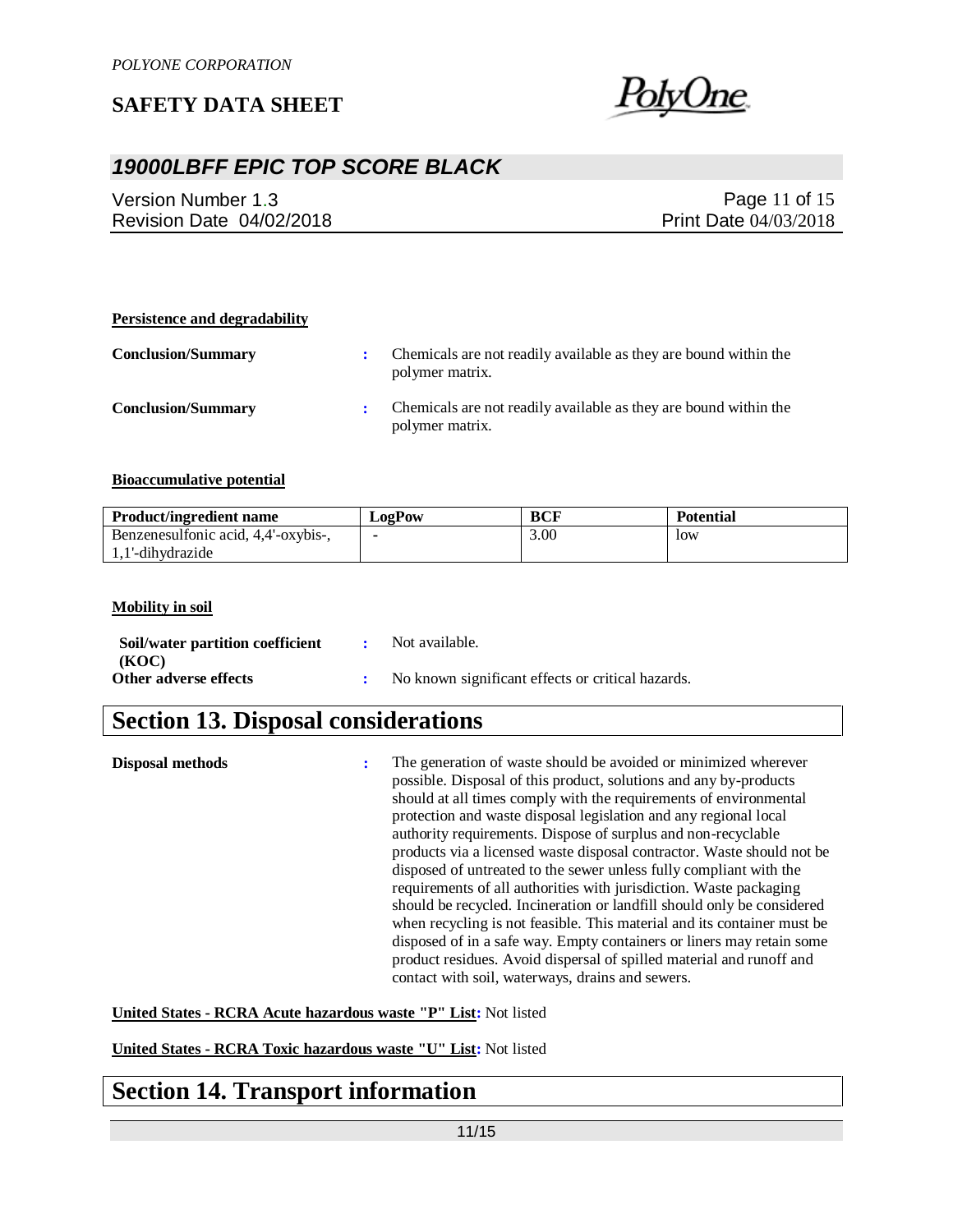

# *19000LBFF EPIC TOP SCORE BLACK*

Version Number 1.3 Revision Date 04/02/2018

Page 12 of 15 Print Date 04/03/2018

| U.S.DOT 49CFR<br>Ground/Air/Water             | $\ddot{\phantom{0}}$ | Not regulated for transportation.                              |
|-----------------------------------------------|----------------------|----------------------------------------------------------------|
| International Air<br>ICAO/IATA                | $\ddot{\phantom{0}}$ | Not classified as dangerous goods under transport regulations. |
| <b>International Water</b><br><b>IMO/IMDG</b> | $\mathbb{R}^n$       | Not classified as dangerous goods under transport regulations. |

# **Section 15. Regulatory information**

| <b>U.S. Federal regulations</b> | ÷ | United States - TSCA 12(b) - Chemical export notification: None                                                           |
|---------------------------------|---|---------------------------------------------------------------------------------------------------------------------------|
|                                 |   | of the components are listed.                                                                                             |
|                                 |   | United States - TSCA 4(a) - Final Test Rules: Not listed                                                                  |
|                                 |   | United States - TSCA 4(a) - ITC Priority list: Not listed                                                                 |
|                                 |   | United States - TSCA 4(a) - Proposed test rules: Not listed                                                               |
|                                 |   | United States - TSCA 4(f) - Priority risk review: Not listed                                                              |
|                                 |   | United States - TSCA $5(a)2$ - Final significant new use rules: Not<br>listed                                             |
|                                 |   | United States - TSCA $5(a)2$ - Proposed significant new use rules:<br>Not listed                                          |
|                                 |   | United States - TSCA 5(e) - Substances consent order: Not listed                                                          |
|                                 |   | United States - TSCA 6 - Final risk management: Not listed                                                                |
|                                 |   | United States - TSCA 6 - Proposed risk management: Not listed                                                             |
|                                 |   | United States - TSCA 8(a) - Chemical risk rules: Not listed                                                               |
|                                 |   | United States - TSCA 8(a) - Dioxin/Furane precusor: Not listed                                                            |
|                                 |   | United States - TSCA 8(a) - Chemical Data Reporting (CDR): Not<br>determined                                              |
|                                 |   | United States - TSCA 8(a) - Preliminary assessment report                                                                 |
|                                 |   | (PAIR): Listed Diphenyloxide-4,4'-disulfohydrazide                                                                        |
|                                 |   | United States - TSCA 8(c) - Significant adverse reaction (SAR):<br>Not listed                                             |
|                                 |   | United States - TSCA 8(d) - Health and safety studies: Not listed                                                         |
|                                 |   | United States - EPA Clean water act (CWA) section 307 - Priority                                                          |
|                                 |   | pollutants: Listed Acrylonitrile<br><b>Phenol</b>                                                                         |
|                                 |   | United States - EPA Clean water act (CWA) section 311 -                                                                   |
|                                 |   | <b>Hazardous substances:</b> Listed                                                                                       |
|                                 |   | United States - EPA Clean air act (CAA) section 112 - Accidental<br>release prevention - Flammable substances: Not listed |
|                                 |   |                                                                                                                           |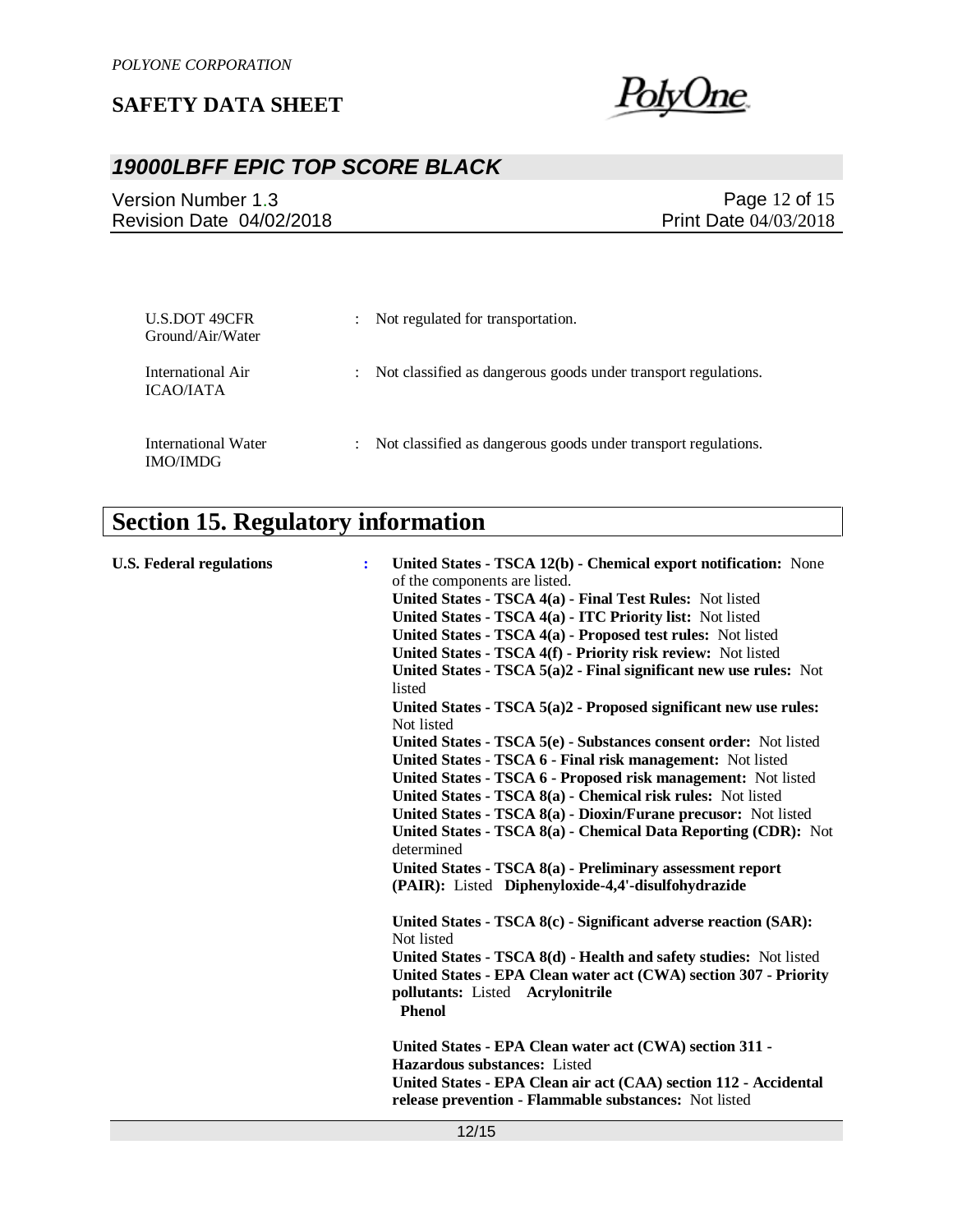

# *19000LBFF EPIC TOP SCORE BLACK*

Version Number 1.3 Revision Date 04/02/2018

Page 13 of 15 Print Date 04/03/2018

**United States - EPA Clean air act (CAA) section 112 - Accidental release prevention - Toxic substances:** Not listed **United States - Department of commerce - Precursor chemical:**  Not listed

| <b>Clean Air Act Section 112(b)</b>                                                |                  | Listed     |
|------------------------------------------------------------------------------------|------------------|------------|
| <b>Hazardous Air Pollutants (HAPs)</b><br><b>Clean Air Act Section 602 Class I</b> |                  | Not listed |
| <b>Substances</b><br><b>Clean Air Act Section 602 Class II</b>                     | $\sim$ 100 $\mu$ | Not listed |
| <b>Substances</b><br><b>DEA List I Chemicals (Precursor</b>                        | $\sim$ $\sim$    | Not listed |
| <b>Chemicals</b> )                                                                 |                  | Not listed |
| <b>DEA List II Chemicals (Essential</b><br><b>Chemicals</b> )                      | $\sim$ $\sim$    |            |

#### **US. EPA CERCLA Hazardous Substances (40 CFR 302)**

not applicable

#### **SARA 311/312**

**Classification :** Not applicable.

#### **Composition/information on ingredients**

| <b>Name</b>         | $\frac{6}{6}$            | <b>Classification</b> |
|---------------------|--------------------------|-----------------------|
| Diphenyloxide-4,4'- | $0.3 - 1$                | F, AH, CH             |
| disulfohydrazide    |                          |                       |
| <b>Carbon black</b> | $\overline{\phantom{a}}$ | CН                    |
|                     |                          |                       |

### **SARA 313**

Not applicable.

**California Prop. 65**

| <b>State regulations</b> |   |                                                                                      |
|--------------------------|---|--------------------------------------------------------------------------------------|
| <b>Massachusetts</b>     |   | None of the components are listed.                                                   |
| <b>New York</b>          | ÷ | None of the components are listed.                                                   |
| <b>New Jersey</b>        | ÷ | The following components are listed:<br>Carbon black                                 |
| Pennsylvania             | ÷ | Ethene, chloro-, homopolymer<br>The following components are listed:<br>Carbon black |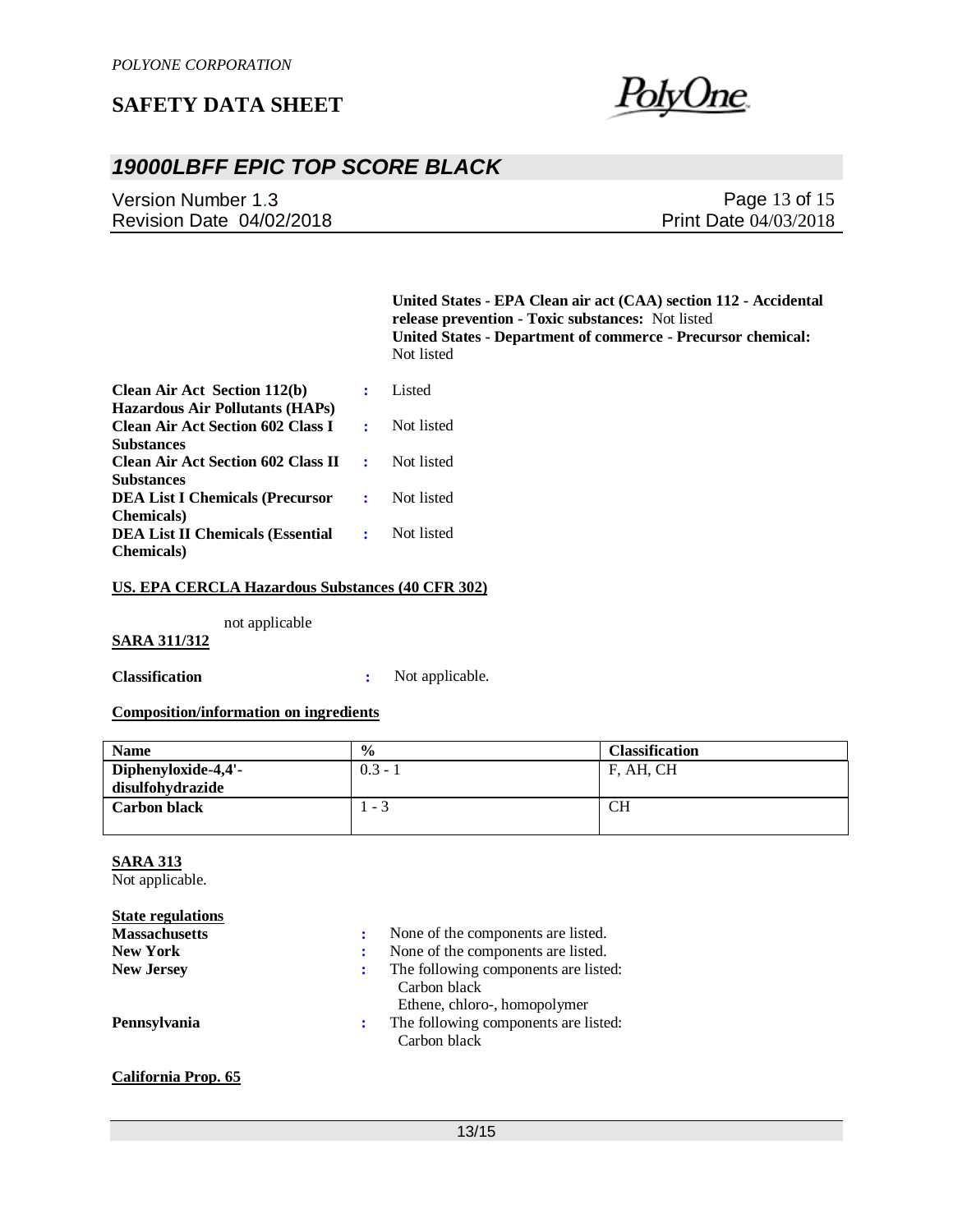

## *19000LBFF EPIC TOP SCORE BLACK*

| Version Number 1.3       | Page 14 of 15                |
|--------------------------|------------------------------|
| Revision Date 04/02/2018 | <b>Print Date 04/03/2018</b> |
|                          |                              |

WARNING: This product contains a chemical known to the State of California to cause cancer.

| United States inventory (TSCA 8b) | ÷ | All components are listed or exempted. |
|-----------------------------------|---|----------------------------------------|
| <b>Canada inventory</b>           | ÷ | All components are listed or exempted. |
| <b>International regulations</b>  |   |                                        |
| <b>Inventory list</b>             |   |                                        |
| <b>Australia</b>                  | ÷ | Not determined.                        |
| Canada                            | ٠ | All components are listed or exempted. |
| <b>China</b>                      | ٠ | Not determined.                        |
| <b>Europe inventory</b>           | ٠ | Not determined.                        |
| Japan                             | ÷ | Not determined.                        |
| <b>New Zealand</b>                | ÷ | Not determined.                        |
| <b>Philippines</b>                | ÷ | Not determined.                        |
| <b>Republic of Korea</b>          |   | Not determined.                        |
| Taiwan                            | ٠ | Not determined.                        |
| <b>Turkey</b>                     | ÷ | Not determined.                        |
| <b>United States</b>              | ÷ | All components are listed or exempted. |

## **Section 16. Other information**

**Hazardous Material Information System (U.S.A.)**

| <b>Health</b>           |  |
|-------------------------|--|
| <b>Flammability</b>     |  |
| <b>Physical hazards</b> |  |
|                         |  |

**Caution: HMIS® ratings are based on a 0-4 rating scale, with 0 representing minimal hazards or risks, and 4 representing significant hazards or risks. Although HMIS® ratings and the associated label are not required on SDSs or products leaving a facility under 29 CFR 1910.1200, the preparer may choose to provide them. HMIS® ratings are to be used with a fully implemented HMIS® program. HMIS® is a registered trademark and service mark of the American Coatings Association, Inc.**

**The customer is responsible for determining the PPE code for this material. For more information on HMIS® Personal Protective Equipment (PPE) codes, consult the HMIS® Implementation Manual. History**

| -------                        |            |
|--------------------------------|------------|
| Date of printing               | 04/03/2018 |
| Date of issue/Date of revision | 04/02/2018 |
| Date of previous issue         | 09/24/2015 |
| <b>Version</b>                 | $\pm$ 1.3  |
|                                |            |